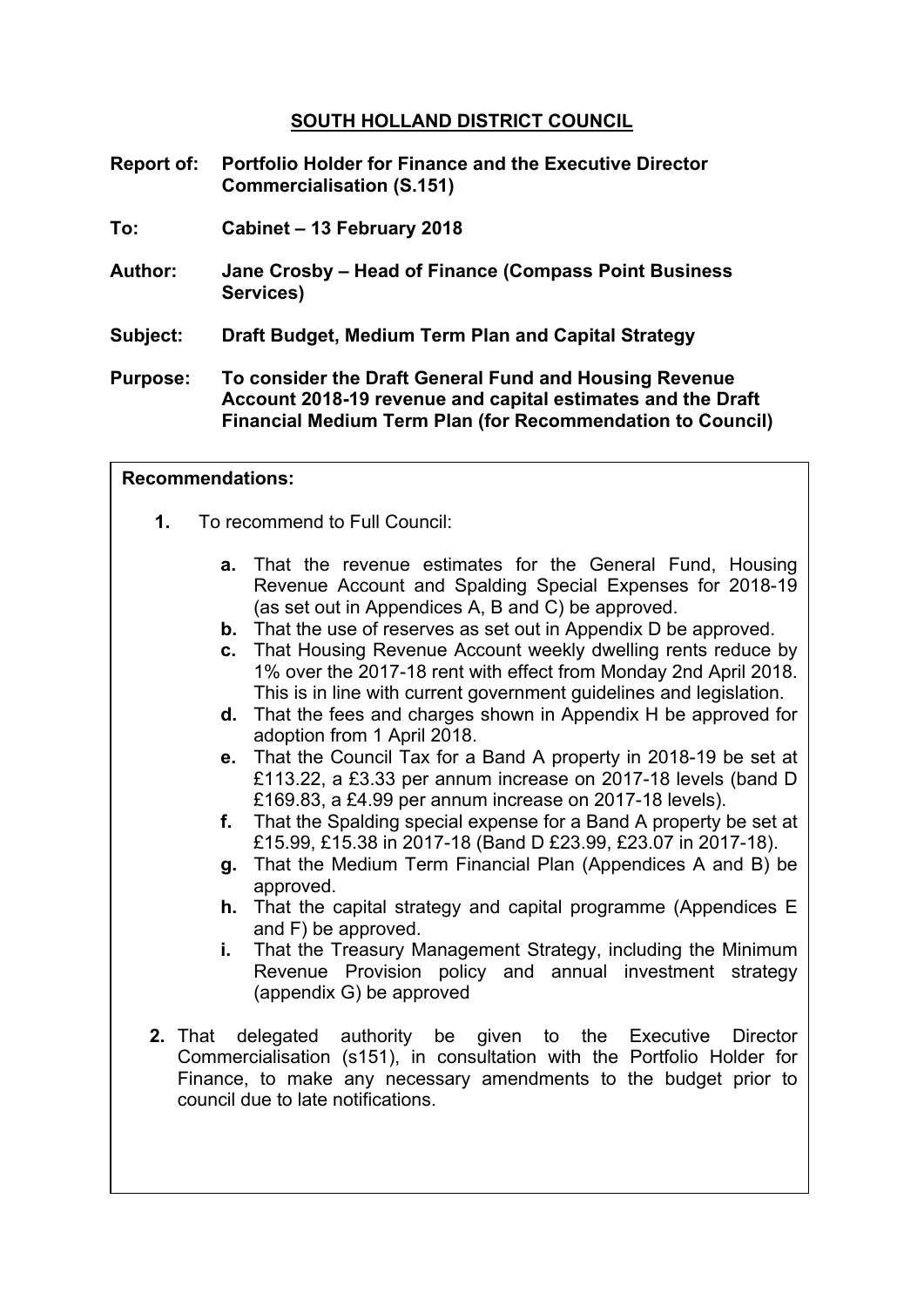## **1.0 GENERAL FUND**

#### Purpose of Report

**1.1** This report and the associated Appendices set out the 2018-19 Budget and Medium Term Financial Plan (MTFP) for the South Holland District Council General Fund and Housing Revenue Account (HRA). Also included is the Capital Strategy and The Treasury Management Strategy. The Budget and MTFP are based on the latest information currently available. The budget has been through a budget consultation process with the public and members. Feedback from that Consultation is available for members to consider as part of their review of the proposed budget and their recommendations to Full Council. The Full Council meeting will also approve the associated Council Tax level and HRA Rents for 2018-19.

## Summary of the 2018-19 Budget and MTFS

- **1.2** For 2018-19 the Council is able to present a balanced budget postion taking into account the following main budget issues and changes from 2017-18:
	- The Business Rates Pilot has provided a significant increase in the level of retained business rates for 2018-19 only. The resulting surplus on the General Fund has enabled the Council to contribute £684k to the Council Tax Reserve,
	- An increase in Council Tax for a Band D property of £4.99 (3.03%),
	- A forecast increase in IDB levies of 2%.
	- The revenue budget has no ongoing support from New Homes Bonus, and all NHB is now being placed into Reserves and will be utilised to support investment and growth opportunities.
	- An increase in Pay budgets to reflect the 2% pay award, annual increments and pension cost pressures.
	- Budget reductions and growth in income across a number of budgets identified through budget challenge sessions with managers.
	- Income and savings arising from a number of major projects including co-location with DWP at Priory Road, investment in market housing through Welland Homes Ltd, the review of place based services, Grants for Growth and the extended Green Waste Service,
	- The full year effect of new, extended or changed services, notably to improve the infrastructure to support services more effectively and deliver future projects through the Delivery Unit, the Contracts and Procurement Unit and insourcing of legal services,
	- Funding through reserves in 2018-19 for Pride in South Holland,
	- Increased levels of investment income from changes in interest rates and investment balances, and
	- Assumed savings in 2018-19 in line with original Moving Forward Programme Targets. The programme is forecast to deliver total savings of £1.105m by 2019-20. As part of this programme it will be necessary to identify savings in 2018-19 of £313k to address slippage in the overall programme and activity is underway on this.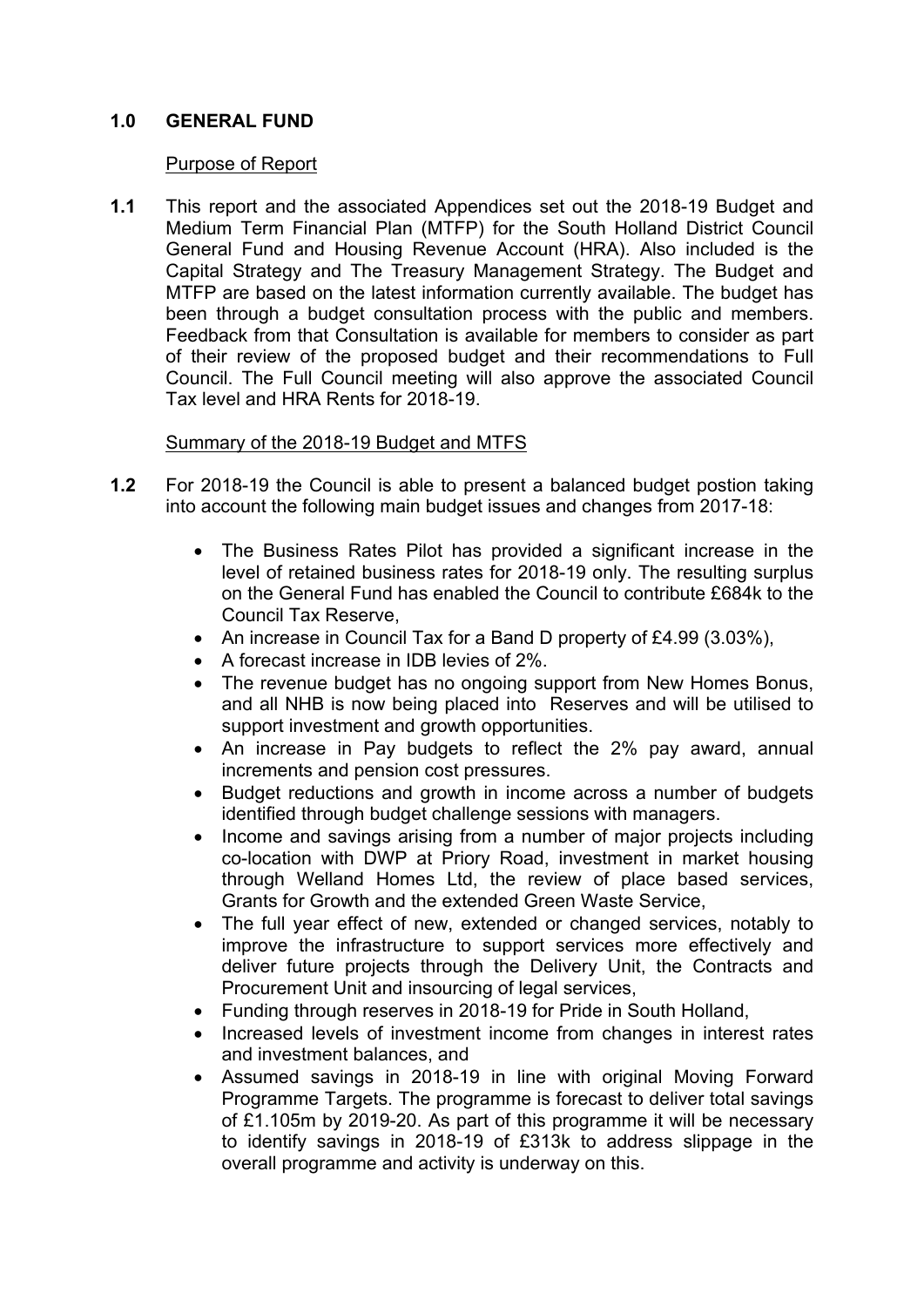**1.3** MTFS position - 2019-20 to 2021-22 . The MTFS currently shows projected annual budget gaps as follows:

|                   | 2019-20 | 2020-21 | 2021-22 |
|-------------------|---------|---------|---------|
|                   | £000    | £000    | £000    |
|                   |         |         |         |
| <b>Budget Gap</b> | 475     | 624     | 564     |

- **1.4** The on-going budget position has arisen largely as a direct result of the reduction and then loss of RSG funding from the Government. Members should also note that the MTFS does not assume the continuation of the business rates pilot into 2019-20. There are also some significant uncertainties around the level of future retained business rates. The baseline reset for 2020-21 presents a significant potential risk, but it is not possible to quantify what that impact will be at this stage. It should also be noted that the Council now has no reliance on New Homes Bonus.
- **1.5** The Council has a number of future projects which are being developed which will provide opportunities to address future funding pressures. These include further reviews of the Council's services and assets including further colocation opportunities, potential joint venture opportunities, income from commercial investments, a review of fees and charges etc.

#### **Background**

- **1.6** 2018-19 is the third year of Government's four year Local Government Finance Settlement, for which the Council successfully applied in 2016-17, using the Moving Forward programme as the basis of the required efficiency plan.
- **1.7** The Moving Forward Programme builds on prudent financial management of the council and innovative income generation with savings targets in phase 1 of the programme totalling £1.105m by 2020-21 through the transformation of Council Services to:
	- generate additional revenue streams via *commercial activities* (Welland Homes, Garden Waste), *investment assets* (Investment and Growth reserve, Holbeach Food Enterprise Zone), and *economic and housing growth* (Investment & Growth reserve) and
	- invest in service improvements to improve value for money through *Digitalisation* (online payments, improvements in ICT), *partnership and collaboration* (Co-location, Breckland District Council, Directorate of Works and Pensions and Priory Road project) and *organisational design* (10% reduction in costs over 4 years)
- **1.8** A number of major Phase 1 Projects are now substantially complete including the Priory Road Review, the Place Review and the initial investment in Welland Homes. Of the £1.1m target it is now forecast that action taken to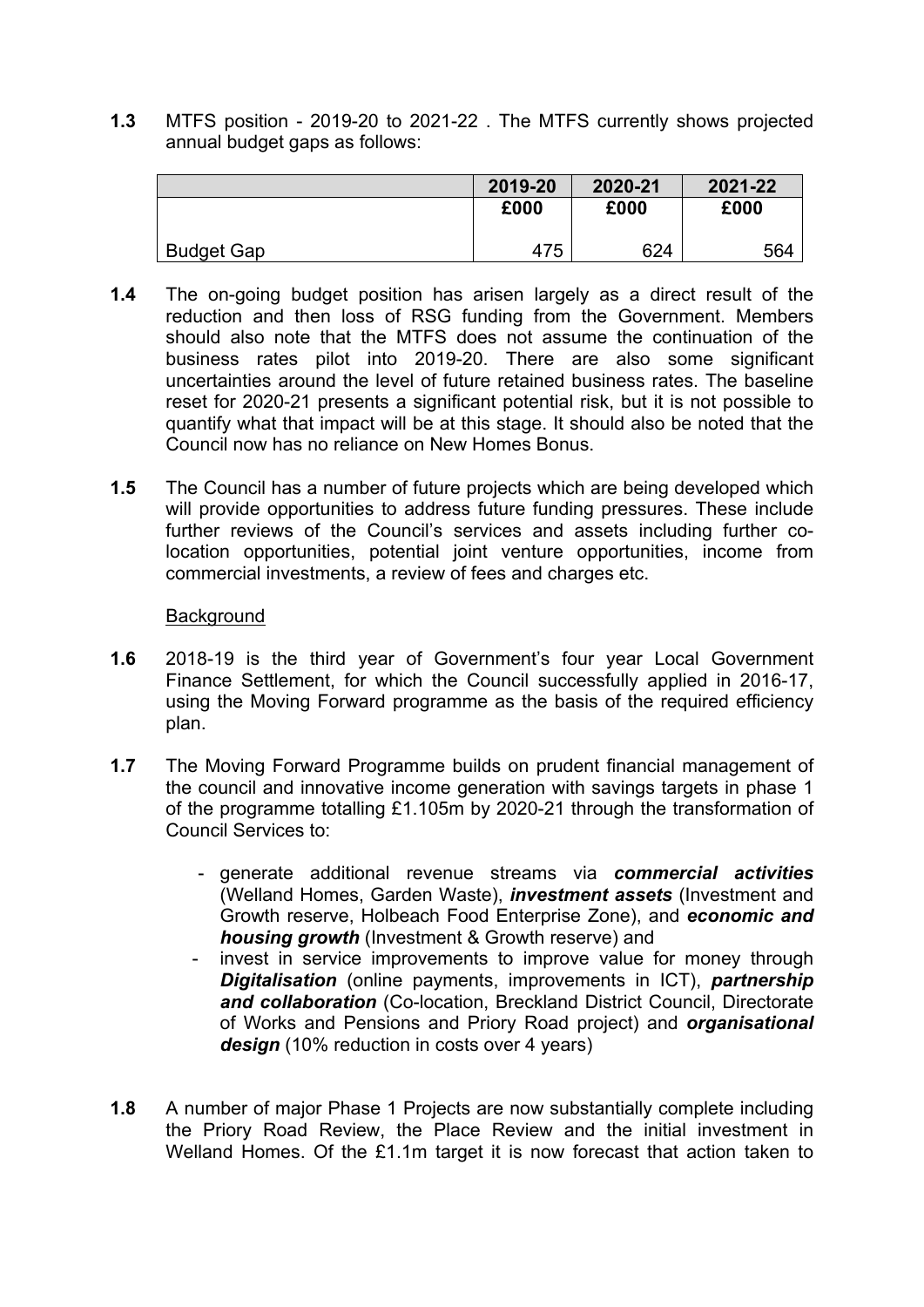date will deliver in excess of £1m with further proposals still to be implemented which should ensure that targets are achieved.

- **1.9** In addition, the next phase of the programme will extend the savings agenda to address a number of additional significant projects to deliver further ongoing savings within the MTFP. These savings are not built into current forecasts at this stage.
- **1.10** In 2015-16 £1.1m of funding was agreed and set aside to provide up-front investment for the Moving Forward programme, which is now in progress. No further funding requirements have been identified at this stage. The current forecast assumes all the available funding held in reserves will be used by the end of 2019-20.
- **1.11** This draft budget continues the principle of providing funding for an "Investment & Growth" fund to deliver on-going revenue income streams over the medium term. Reducing the reliance on uncertain sources of funding will make the Council a more stable organisation, able to deliver services to residents with more certainty in the longer term.

## 2018-19 Draft Budget & Medium Term Financial Plan (MTFP)

- **1.12** The key elements of the draft 2018-19 Budget and MTFP are summarised in the following paragraphs and set out in detail in the attached appendices which show:
	- The 2018-19 revenue and capital estimates for the General Fund and Housing Revenue Account (Appendices A & B);
	- Draft budgets in relation to Spalding Special Expenses (Appendix C);
	- A schedule of movements in Council Reserves (Appendix D),
	- General Fund Capital Programme (Appendix E):
	- The Council's Capital Strategy (Appendix F) and Tresury Management Strategy (Appendix G); and
	- The proposals for the setting of discretionary fees and charges for 2018-19 (Appendix H).

# 2018-19 Draft Local Government Finance Settlement

- **1.13** The provisional Settlement consultation paper for 2018-19 was released on 19 December 2017. There were a number of areas of change affecting 2018-19 and more particularly future years including:
	- It was announced that the Business Rates Pilot bid for the Greater Lincolnshire Area, of which the District is part, has been successful. The bid will trial 100% business rates retention for one year only with any additional rates generated being used across Lincolnshire for projects aimed at economic and housing growth.
	- No Revenue Support Grant or Rural Services Delivery Grant will be received in 2018-19 but will become part of the retained business rates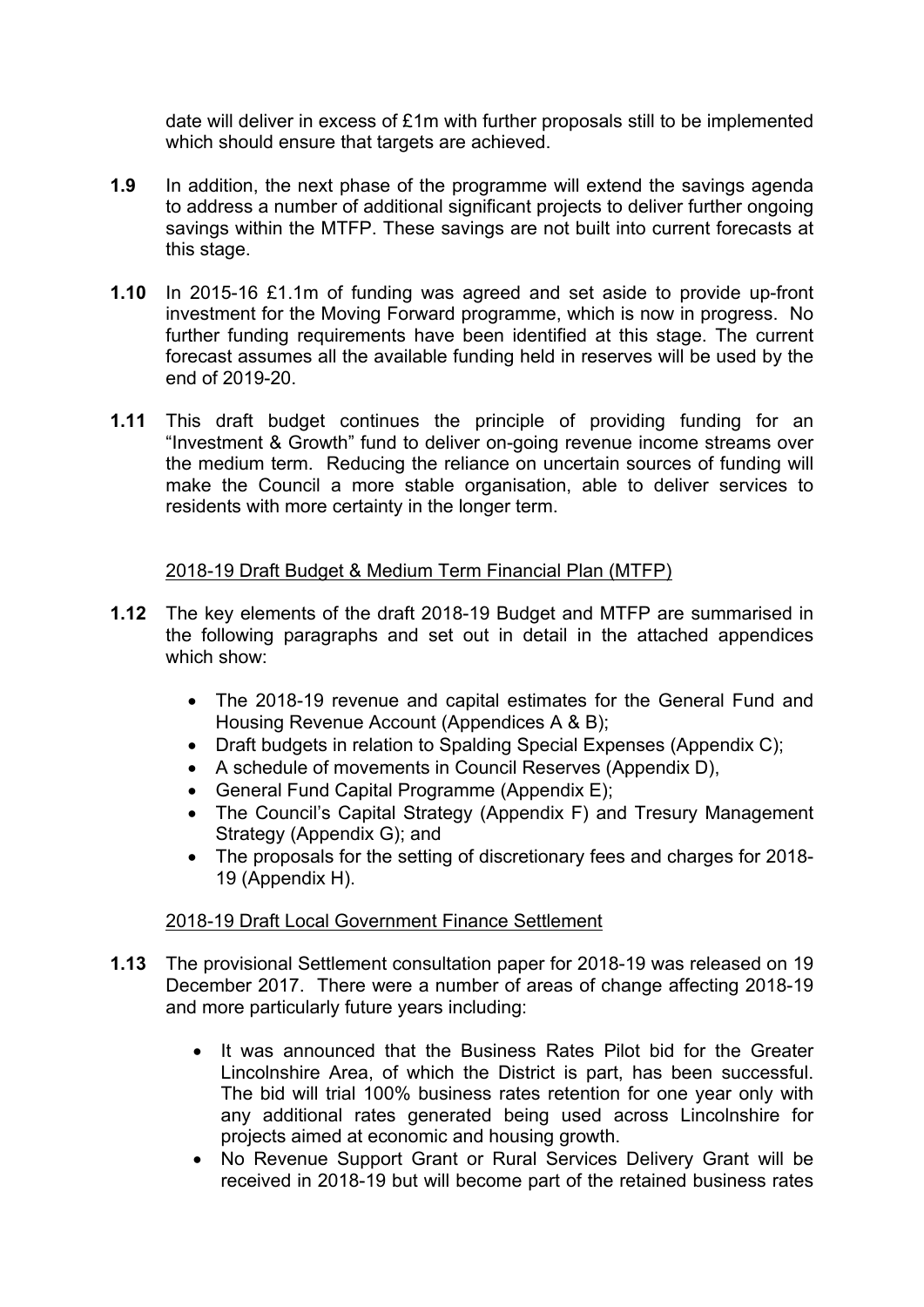assumed in the estimates. The potential growth arising from the Pilot status has yet to be confirmed or decisions made about its allocation across Lincolnshire,

- Business Rates Retention (BRR) will be set at 75% from 2020-21 onwards and Revenue Support Grant incorporated into the baseline. The impact of this is not yet known,
- The introduction of BRR will sit alongside a new needs funding formula. Again the impact of this is not known,
- The Business Rates baseline will be re-set in 2020-21. This presents a potential significant risk to future levels of funding.
- For 2018-19 the Council has been re-admitted to the Lincolnshire Business Rates Pooling arrangement. This has been possible following the reduction in risk attached to major appeals on the level of business rates from Power Stations in the district. This arrangement together with its incorporation into the new Pilot will benefit the level of business rates returned to the District in 2018-19,
- The Settlement did not make any changes to the New Homes Bonus scheme.
- **1.14** The draft budget set out within the attached Appendices includes the best assumptions for each of the areas based on current available information and as set out in more detail in Appendix A, paragraphs 3.1 – 3.9 (Funding and Budget Summary) and Appendix D (Reserves).

#### 2018-19 Council Tax Base

- **1.15** The Council Tax base for 2018-19 is 27,302 properties, an increase of 410 properties over the 2017-18 tax base giving additional income of approximately £204k. An ongoing increase at 1.5% per annum is assumed over the MTFP period.
- **1.16** For District Councils the 2018-19 Settlement lifted the referendum limit on Council Tax increases from 2% to 3%, or up to £5 on a Band D Bill if this is higher (this value is unchanged). The MTFS assumes an increase of up to £5 per annum which represents a 3.03% uplift in 2018-19. In future years the Council does have the option of applying a 3.0% increase where this is higher than  $f5$

#### 2018-19 Collection Fund Surplus

- **1.17** Each year the Council is required to calculate the balance on its Collection Fund. Current estimates indicate a £79k surplus in 2018-19 for council tax with a zero balance assumed in future years.
- **1.18** In addition there is an estimated Business Rates surplus of £402k in the 2018- 19 budget, with a zero balance assumed in future years. The surplus on the Collection Fund in 2018-19 arises largely as a result of the withdrawal of appeals on power stations in 2017-18. This change has provided a benefit in 2018-19 from the Collection Fund surplus but will result in an increased Levy payment to the government in 2017-18 (approx. £365k). Depending upon the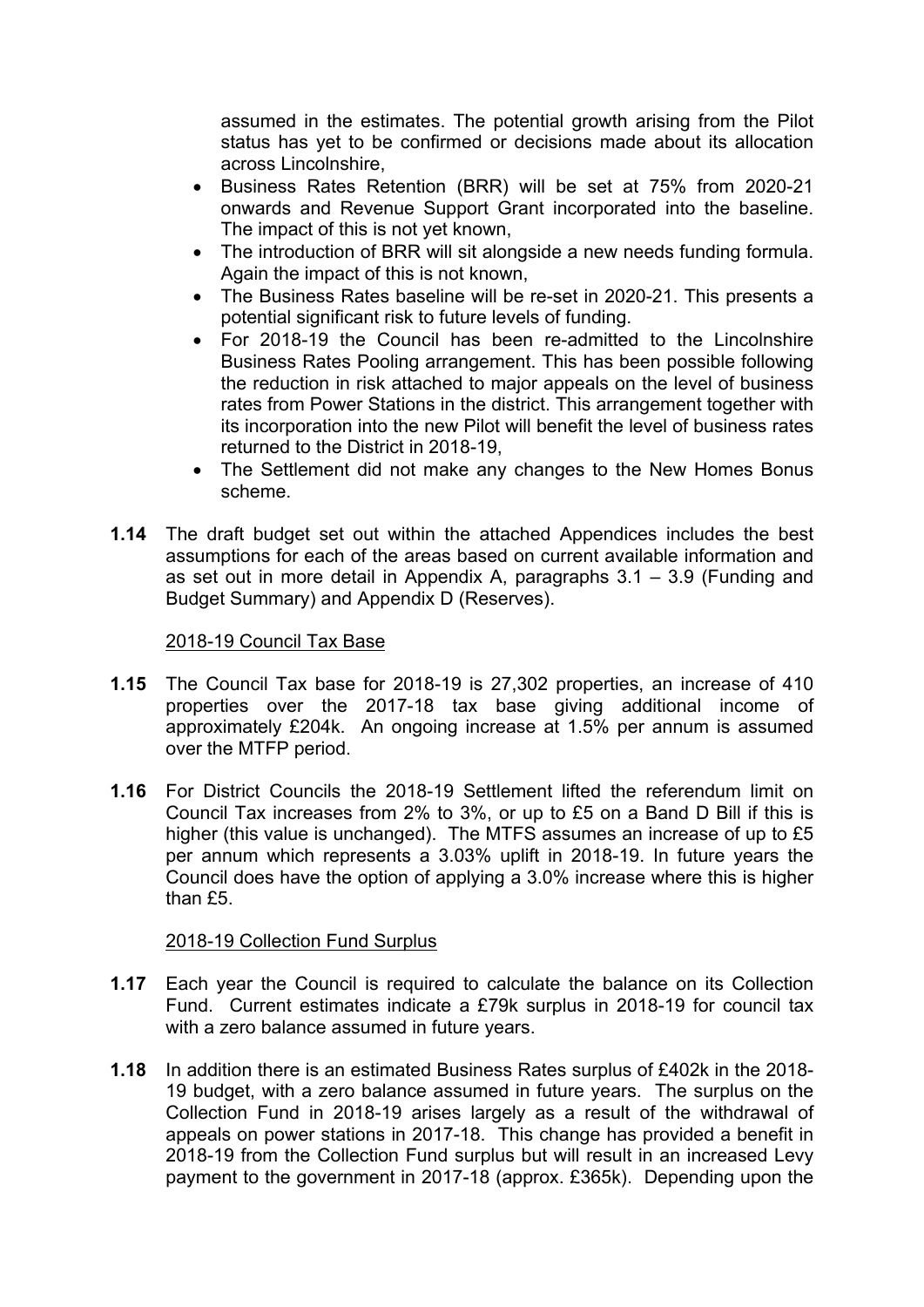ultimate 2017-18 outturn position this increased Levy payment may need to be funded from reserves. Despite the challenges of reduced funding and economic uncertainty, the Council remains in a relatively secure financial position across the medium term with no dependency on reserves.

#### SHDC Detailed Budget Changes

- **1.19** Key assumptions made within the current 4 year MTFP include:
	- An annual increase in Council Tax of up to £5,
	- Maximising income generation through Investment & Growth, funded through New Homes Bonus,
	- Allowance for unavoidable growth on services (i.e. new statutory obligations and pay & contractual inflation) but no allowance for any increase for general inflation,
	- Ongoing Budget challenge to ensure that budgets are aligned with corporate priorities, and
	- Annual savings of over £1.1m by 2020-21 as a result of targetted action and investment through the Council's Moving Forward Programme,
- **1.20** All budgets have been subject to "budget challenge" by the Section 151 officer which has allowed significant operational budget reductions to be made in order to deliver a balanced budget in 2018-19.
- **1.21** The 2018-19 proposed budget is a balanced position and the main assumptions and budget changes that members should note are:
	- The impact of an assumed 2% pay award and incremental pay progression on employee budgets,
	- An increased pension fund deficit,
	- Ongoing delivery of Moving Forward Savings,
	- Additional income through grants, rents, fees and charges (e.g. DWP contributions to Priory Road, garden waste income, planning and building control),
	- Removal of the reliance of £286k of New Homes Bonus (NHB) to support the General Fund Budget (this increases the NHB contribution to the Investment and Growth Reserve),
	- 2% increase in Drainage Board levies,
	- Revised recharges from the HRA into the General Fund to more accurately reflect inflationary costs and time allocation changes.
	- Increased levels of investment income,
	- The surpluses on the collection fund noted at para 1.16 and 1.17; and
	- £204k of additional Council Tax income due to the increase in the Band D charge and the tax base.
- **1.22** The Council has made no use of funding from reserves to support the base budget position. In 2018-19 the Council is able to make a one off contribution of £684k to the Council Tax Reserve. This has been possible due to the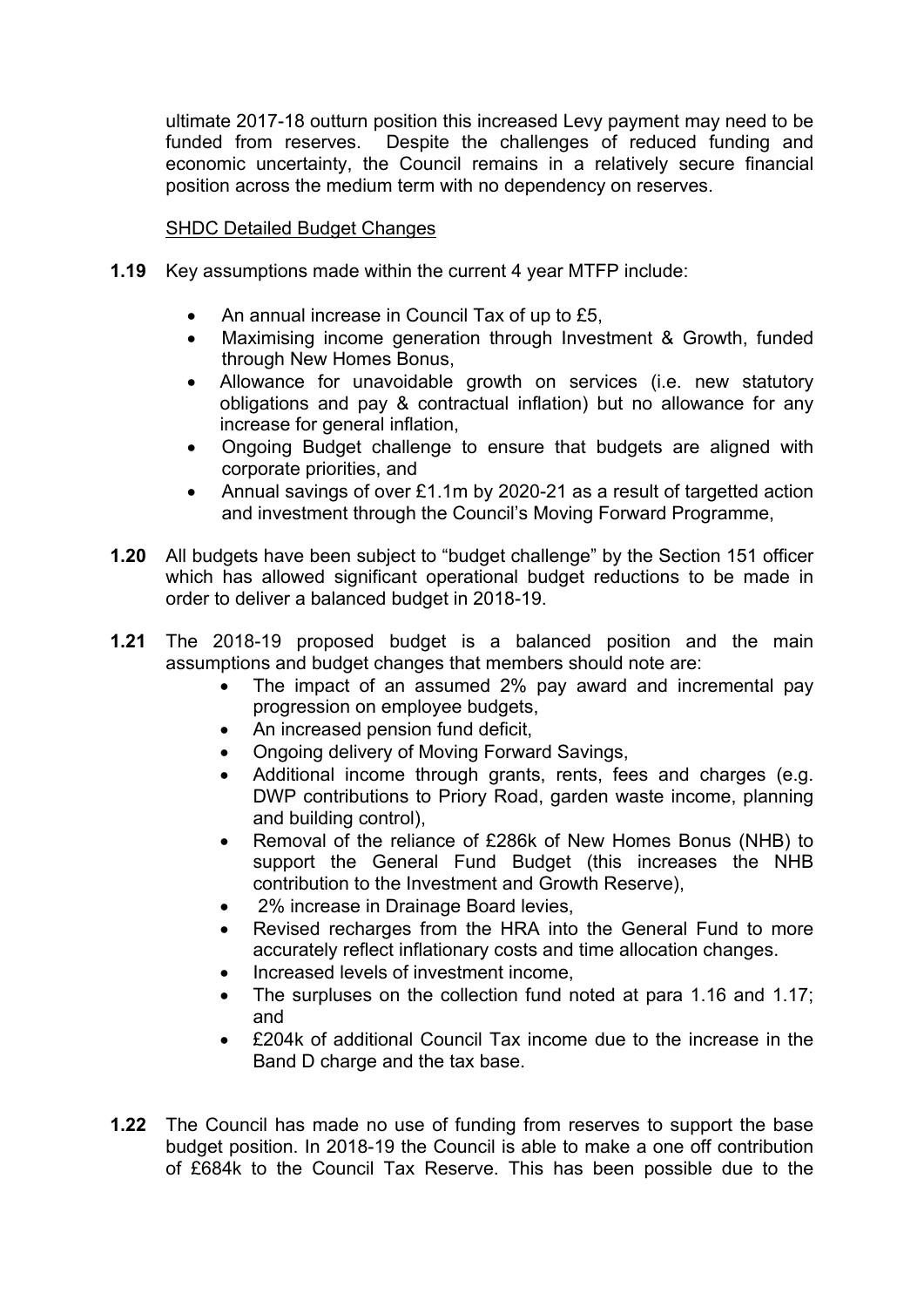changes in retained Business Rates that have come from the Pilot Status approved as part of the 2018-19 Settlement. Some growth in business rates would have been expected from natural growth, the move on the collection fund from a deficit in 2017-18 to a surplus in 2018-19 and from the benefit of moving into the Lincolnshire Business Rates Pool. However the Pilot status has provided a further increase in business rates. The £684k being contributed to the Council Tax Reserve will provide future support to the budget in the event of future Business Rates volatility.

- **1.23** Budget forecasts include provision for a number of new/extended services to be funded from a combination of savings, one-off approved reserve use and additional income including:
	- the Delivery Unit,
	- the Procurement and Contracts Unit, and
	- provision in 2018-19 for "Pride in South Holland".
- **1.24** The current forecast for 2019-20 to 2021-22 shows a deficit in each year of approximately £500k to £600k. The loss of government grant funding (Revenue Support Grant) contributes significantly to this. However, future business rates income presents one of the largest areas of risk and uncertainty around to the Council's future finances. The second phase of the Council's Moving Forward programme is designed to help address these future budget pressures with an increased focus on the generation of additional business rates and Council Tax income, the generation of more commercial based income from council assets and changes to more efficient methods of delivering services to the public. This will aim to ensure that the Council can continue to deliver its priority services to the public without significant cuts in resourcing.

#### **2.0 HOUSING REVENUE ACCOUNT**

- **2.1** The draft Housing Revenue Account (HRA) budget shows a forecast suplus of £3.2m. This reflects:
	- A rent reduction of 1% from 17-18 to 19-20 and nil inflation imposed by the Government,
	- An assumed rent loss of 1% for void properties and 1.5% for bad debts,
	- Estimated net rent arising from additional units included within the HRA capital programme from 2019/10 onwards,
	- A review of charges where appropriate, and
	- Savings in operating costs to be delivered from the Place Review.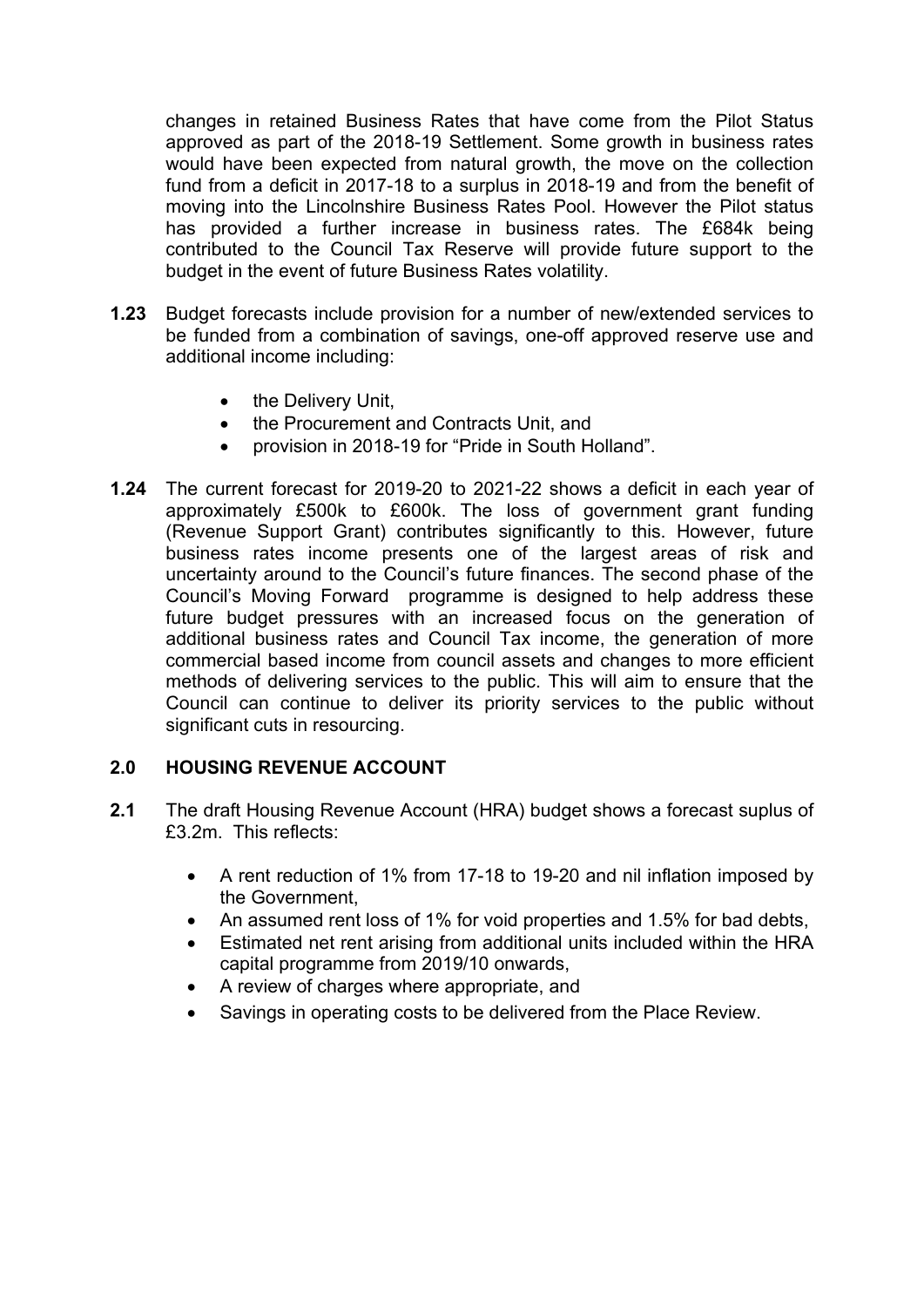#### **3.0 RESERVES**

- **3.1** General Fund Specific Reserves are budgeted to increase by £639k in 2018- 19 after making the recommended transfer of £684k to the Council Tax Reserve. The net change between years may change depending on the forecast out-turn for 2017-18. If a deficit is likely to occur in 2017-18, this will need to be covered from Reserves.
- **3.2** HRA Reserves are due to reduce by £2m (net) during 2018-19, principally due to previous years' slippage in the delivery of new affordable housing and the use of balances accrued in the Major Repairs Reserve to finance capital investment within the HRA.
- **3.3** A detailed breakdown of Reserve movements for both the General Fund and Housing Revenue Account is included in Appendix D to this report.

## **4.0 CAPITAL PROGRAMME**

- **4.1** The Council's Capital Strategy is shown in Appendix F and focuses on the core principles of capital investment.
- **4.2** The draft four-year capital programme (Appendix E) has been amended to reflect a revised 2017-18 forecast outturn, known slippage requests, Capital Working Group input and scheme estimates.
- **4.3** The programme includes provision for Investment and Growth linked to the Council's Strategic objectives. Final decisions on individual projects will be subject to Council approval and detailed business cases.
- **4.4** The HRA summary programme is included in Appendix E. A re-phased Affordable Housing Programme has been established to replace units sold through increased right to buy (RTB) sales and to maximise the use of resources available through retained RTB receipts and opportunities to access additional grant funding through the Homes and Communities Agency (HCA). The programme will be delivered through new build and the purchase of affordable housing units. The programme also includes specific provision for:
	- Major area works environmental improvements on estates,
	- Essential improvements to Sewage Plant works, and
	- The replacement of key housing IT Systems.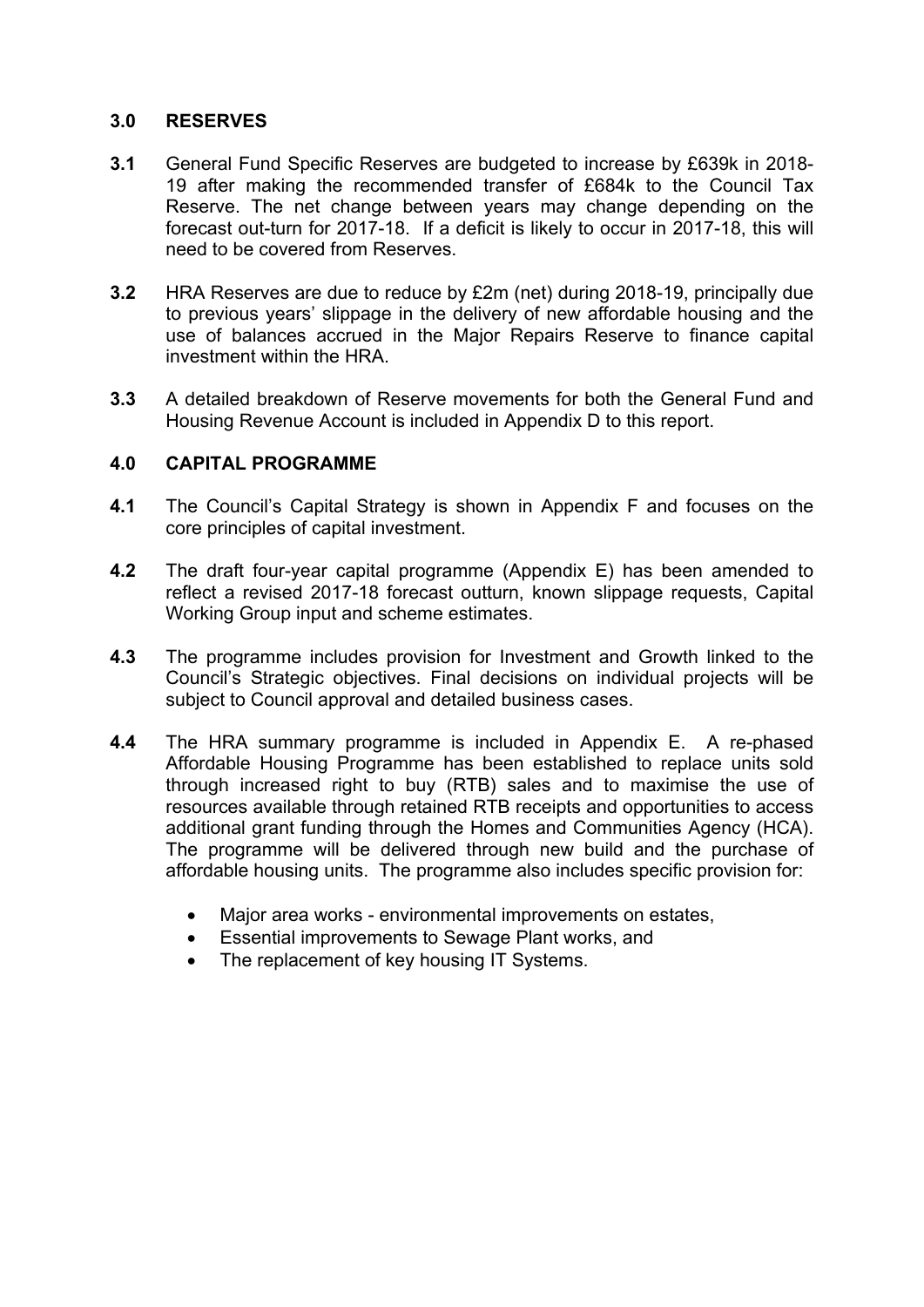#### **5.0. TREASURY MANAGEMENT**

- **5.1** The Treasury Management Policy Statement" and the "Treasury Management Strategy Statement, Minimum Revenue Provision Policy Statement and Annual Investment Plan 2018-19" were submitted to Governance and Audit on 16 January 2018 for pre-decision scrutiny prior to submission to Cabinet and Council. The documents are attached at **Appendix G1 and G2** of this report.
- **5.2** As part of this scrutiny members considered that a greater level of investment should be made in Welland Homes as this would provide a higher and less risky return than is currently available in the market.
- **5.3** Members of Audit Committee also requested that Full Council should be involved in decisions regarding the list of allowable Soverign Countries whose banks could be used for investment purposes.

## **6.0 CONSULTATION**

## **6.1 Public Feedback**

The draft budget was released for public consultation on 11 January 2018. Submissions closed on 29 January 2018. A total of 4 submissions were received. A summary of these is as follows:

- Recognition of the savings made by sharing facilities but expressing disappointment at a possible missed opportunity to obtain extra funding, due to Lincolnshire not having become a Devolved Area.
- Identification of a possible opportunity for the Council to offer Data Protection Officer services to other Councils in the District.
- A request that the Council look closely at its monitoring of Drainage Board Levies.
- Concern at a lack of a plan to introduce charging points for electric vehicles to take advantage of available government funding.
- A request for clarity as to how the Council Tax increase has been calculated and how this relates to the statutory constraints.
- Concern at a reduction in funding for Ayscoughfee Hall in the Spalding Special expenses budget and seeking an undertaking that the buildings and grounds will continue to be maintained to the same standard.(Appendix C updated since consultation documents released)
- A note that there has been no increase in the budget for the promotion of Spalding as a town.
- Concern at the lack of provision in the budget for grass cutting of roadside verges in Spalding and a missed opportunity to propose a modest increase in the Spalding precept to meet the additional cost. The respondent also requested that the Spalding Special Expenses budget be presented in a transparent way (Appendix C updated since consultation documents released).
- Concern about the absence of financial contributions for Christmas decorations in Spalding (Appendix C updated since Consultation documents released).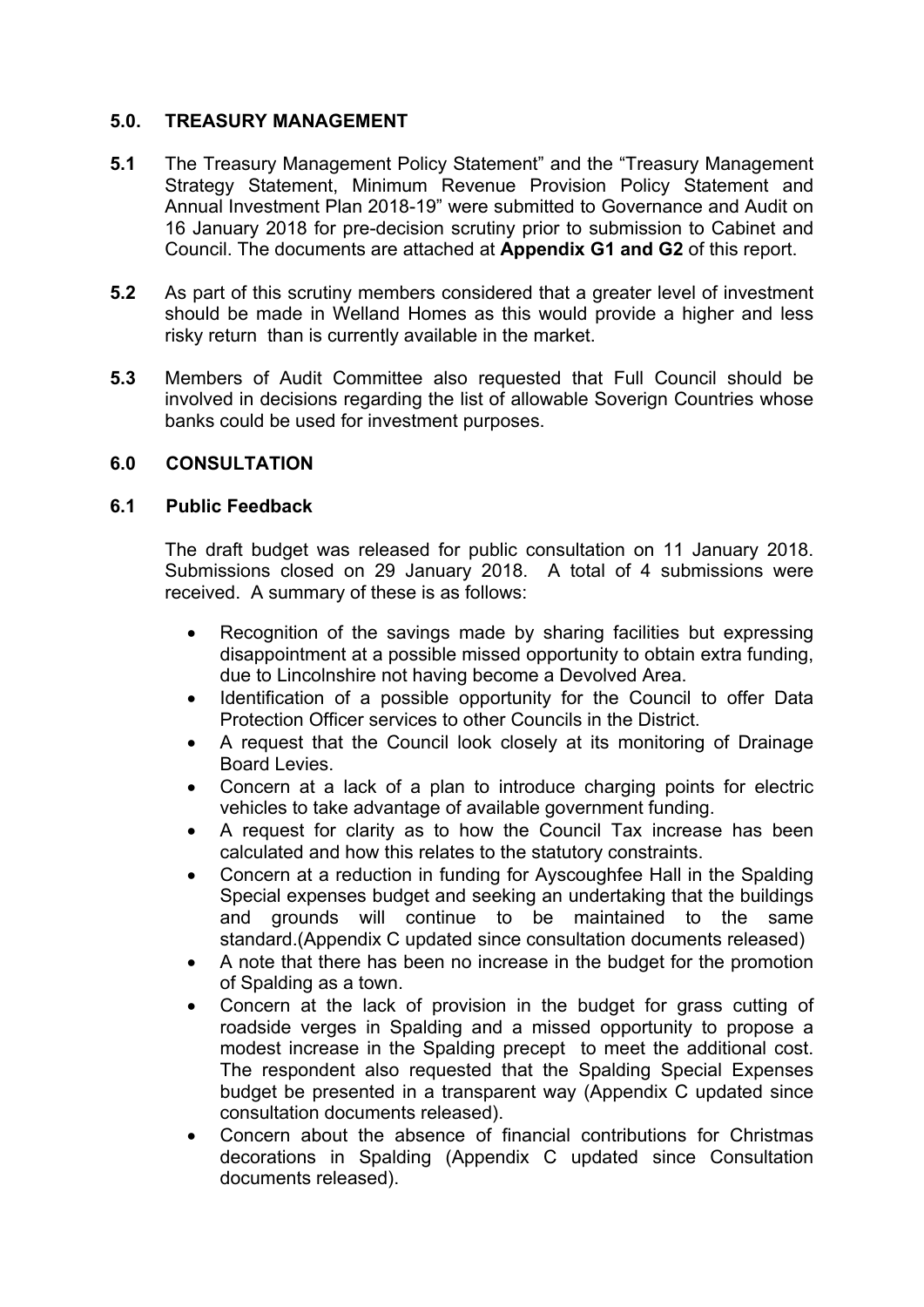- A desire for a Christmas market to be held in Spalding reflecting the cultures represented there.
- Concern at the lack of a budget for maintenance of streets and street furniture.
- Concern that the ICT budget does not appear to reflect any implications of GDPR and the training needs associated with this.
- Concern that no provision has been made for the commitment to take over the maintenance of roadside verge and roundabout maintenance from Lincolnshire County Council.
- A request for the Council to resolve issues around the Bull & Monkey and Post Office sites.
- A note that 2018-19 is the last year of funding for the "Pride in South Holland Scheme" asking whether the District Council could investigate the establishment of specific funds for both Spalding and the wider District on an ongoing basis.

# **6.2 Member Scrutiny Feedback.**

A joint meeting of the PMP and PDP panels considered the budget on 25 January 2018. The main comments from this meeting are summarised below:

- Support for the principle that future budget development must be targeted at increased levels of income generation rather than cuts to budgets
- A request for an increased level of information to Members on the Delivery Plan for Commercialisation and more Member involvement in the development of this plan in order to understand and be able to contribute towards proposals and options for investment in assets.
- Concern that in order to deliver an effective and proactive programme of change and transformation staffing resources need to be planned and budgeted for at adequate levels
- A request for involvement in the development of options for the investment in the Leisure Centre in Spalding; and
- During 2018-19 information on the usage of various council services and a detailed review of the fees and charges that are being levied for various services be undertaken.

# **7.0 OPTIONS**

- **7.1** That the draft capital and revenue budget estimates, the medium term financial plan and the capital strategy be approved and recommended to Council.
- **7.2** There are no alternative options presented, however amendments may be made by Cabinet before release to Council.

# **8.0 REASONS FOR RECOMMENDATION**

**8.1** To comply with the budgetary and policy framework.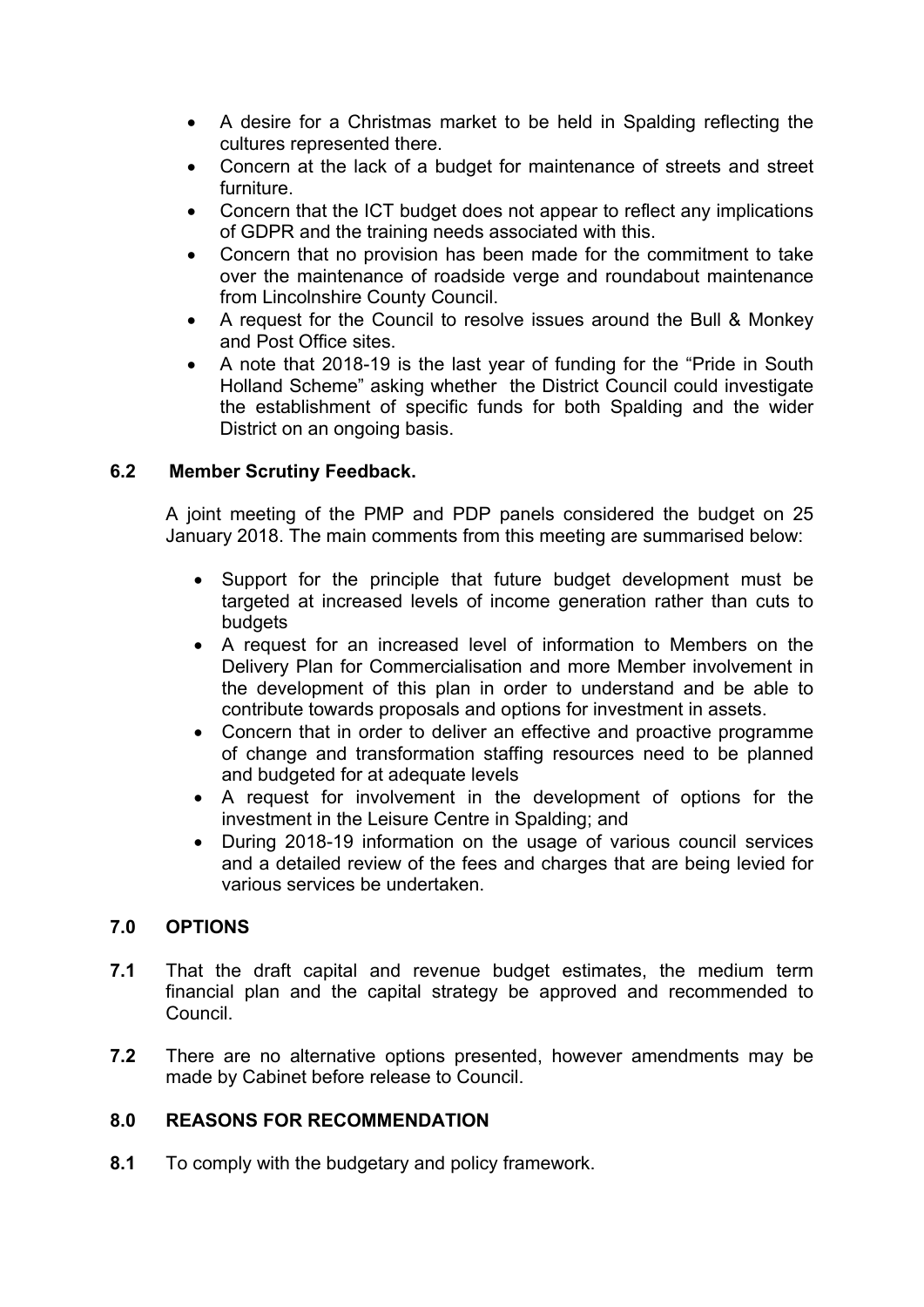## **9.0 EXPECTED BENEFITS**

**9.1** To set an affordable and balanced budget for 2018-19 that ensures delivery of the priorities of the Council

#### **10.0 IMPLICATIONS**

- **10.1 Carbon Footprint & Environmental Issues**
- **10.1.1** None
- **10.2 Constitution & Legal**
- **10.2.1** None
- **10.3 Contracts**
- **10.3.1** None
- **10.4 Crime and Disorder**
- **10.4.1** None
- **10.5 Equality and Diversity & Human Rights**
- **10.5.1** None

#### **10.6 Financial**

- **10.6.1** The report is of a financial nature and further financial details are included within the appendices.
- **10.6.2** The Section 151 officer has held Budget Challenge sessions with each budget manager to identify budget pressures, savings and further sources of income, which are reflected in the 2018-19 budget.
- **10.6.3** The HRA general balance is projected at £15.6m at 31st March 2019 (Appendix D of the report) with £2.0m considered to be a reasonable level consistent with the risks on the service. The MTFP therefore includes a balanced budget for the period.
- **10.6.4** The HRA Capital Programme includes an Affordable Housing Programme totalling £14m over the next 4 years to replace lost rent from Right to buy sales and changes planned in the National Rent policy.
- **10.6.5** The use of reserves in the HRA is to be considered in 2018-19 as details of the potential for dwelling purchase and New Build properties emerge. The HRA also has the capacity to borrow up to a limit of £74.701m which was introduced as part of the self-financing regime set up in March 2012.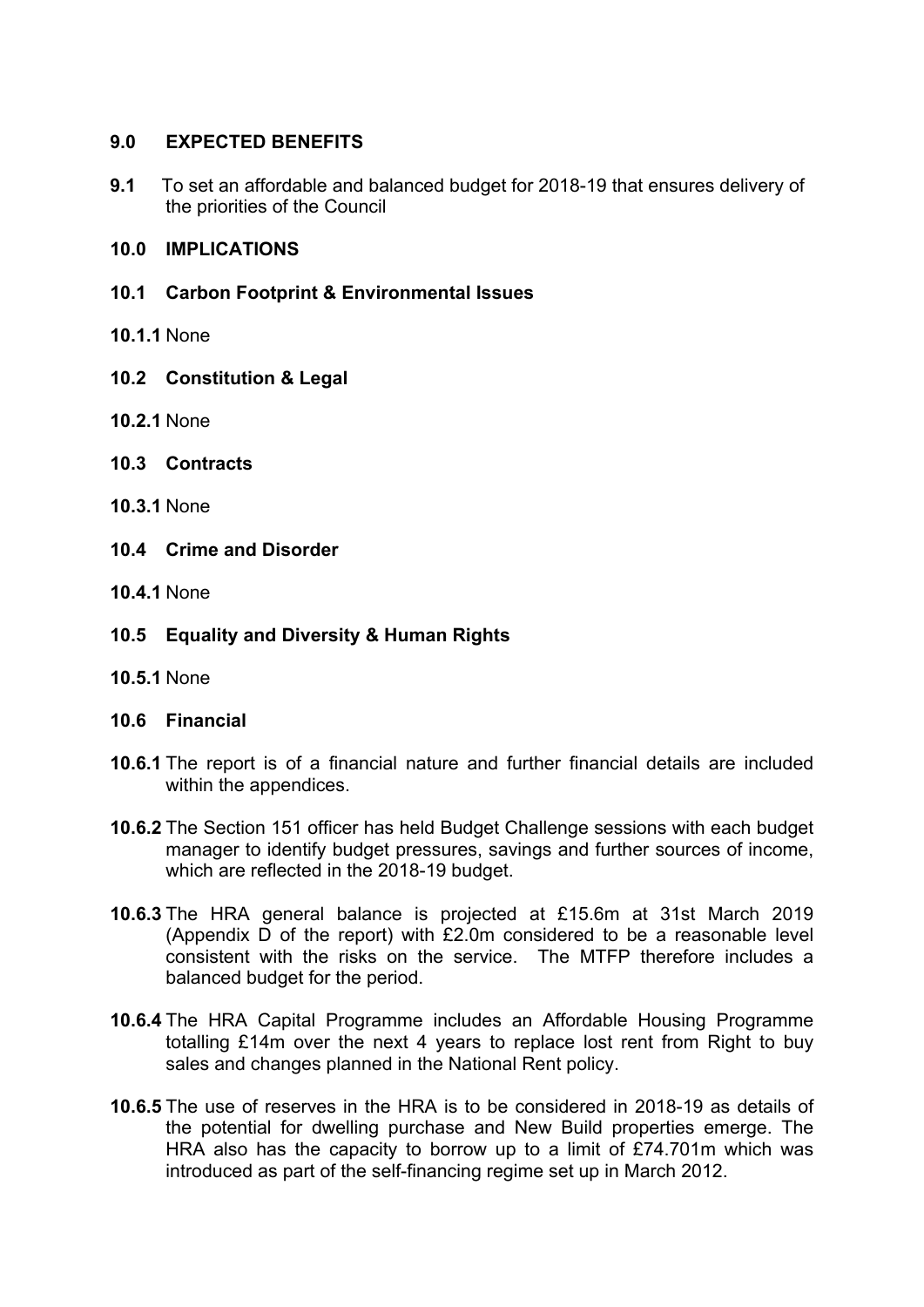# **11.0 Risk Management**

**11.1** Risks are highlighted within the appendix.

## **12.0 WARDS/COMMUNITIES AFFECTED**

**12.1** Budget implications affect all wards.

#### **13. ACRONYMS**

| 13.1 | AGS<br><b>CPBS</b><br>CSU<br><b>DCLG</b><br>DFG<br><b>ESIF</b><br><b>HRA</b><br>ICT<br>IDB.<br><b>LCC</b><br><b>LCTRS</b><br><b>MTFP</b> | <b>Annual Governance Statement</b><br><b>Compass Point Business Services</b><br><b>Construction Services Unit</b><br>Department for Communities & Local Government<br><b>Disabled Facilities Grant</b><br>European Structural Investment Funding<br><b>Housing Revenue Account</b><br>Information & Communications Technology<br>Internal Drainage Boards<br><b>Lincolnshire County Council</b><br><b>Local Council Tax Reduction Scheme</b><br><b>Medium Term Financial Plan</b> |
|------|------------------------------------------------------------------------------------------------------------------------------------------|-----------------------------------------------------------------------------------------------------------------------------------------------------------------------------------------------------------------------------------------------------------------------------------------------------------------------------------------------------------------------------------------------------------------------------------------------------------------------------------|
|      |                                                                                                                                          |                                                                                                                                                                                                                                                                                                                                                                                                                                                                                   |
|      |                                                                                                                                          |                                                                                                                                                                                                                                                                                                                                                                                                                                                                                   |
|      |                                                                                                                                          |                                                                                                                                                                                                                                                                                                                                                                                                                                                                                   |
|      |                                                                                                                                          |                                                                                                                                                                                                                                                                                                                                                                                                                                                                                   |
|      |                                                                                                                                          |                                                                                                                                                                                                                                                                                                                                                                                                                                                                                   |
|      |                                                                                                                                          |                                                                                                                                                                                                                                                                                                                                                                                                                                                                                   |
|      | NHB                                                                                                                                      | New Homes Bonus                                                                                                                                                                                                                                                                                                                                                                                                                                                                   |
|      | NHS.                                                                                                                                     | <b>National Health Service</b>                                                                                                                                                                                                                                                                                                                                                                                                                                                    |
|      | ΝI                                                                                                                                       | <b>National Insurance</b>                                                                                                                                                                                                                                                                                                                                                                                                                                                         |
|      | <b>NNDR</b>                                                                                                                              | National Non Domestic Rates (Business Rates)                                                                                                                                                                                                                                                                                                                                                                                                                                      |
|      | <b>RSDG</b>                                                                                                                              | <b>Rural Services Delivery Grant</b>                                                                                                                                                                                                                                                                                                                                                                                                                                              |
|      | <b>RSG</b>                                                                                                                               | <b>Revenue Support Grant</b>                                                                                                                                                                                                                                                                                                                                                                                                                                                      |
|      | RTB                                                                                                                                      | Right to Buy                                                                                                                                                                                                                                                                                                                                                                                                                                                                      |
|      |                                                                                                                                          |                                                                                                                                                                                                                                                                                                                                                                                                                                                                                   |

 $\_$ 

Background papers:- None

#### **Lead Contact Officer:**

Name/Post: Jane Crosby, Head of Finance (CPBS) Telephone Number: 01507 613255 Email: [Jane.Crosby@cpbs.com](mailto:Jane.Crosby@cpbs.com)

**Key Decision:** No

**Exempt Decision:** No